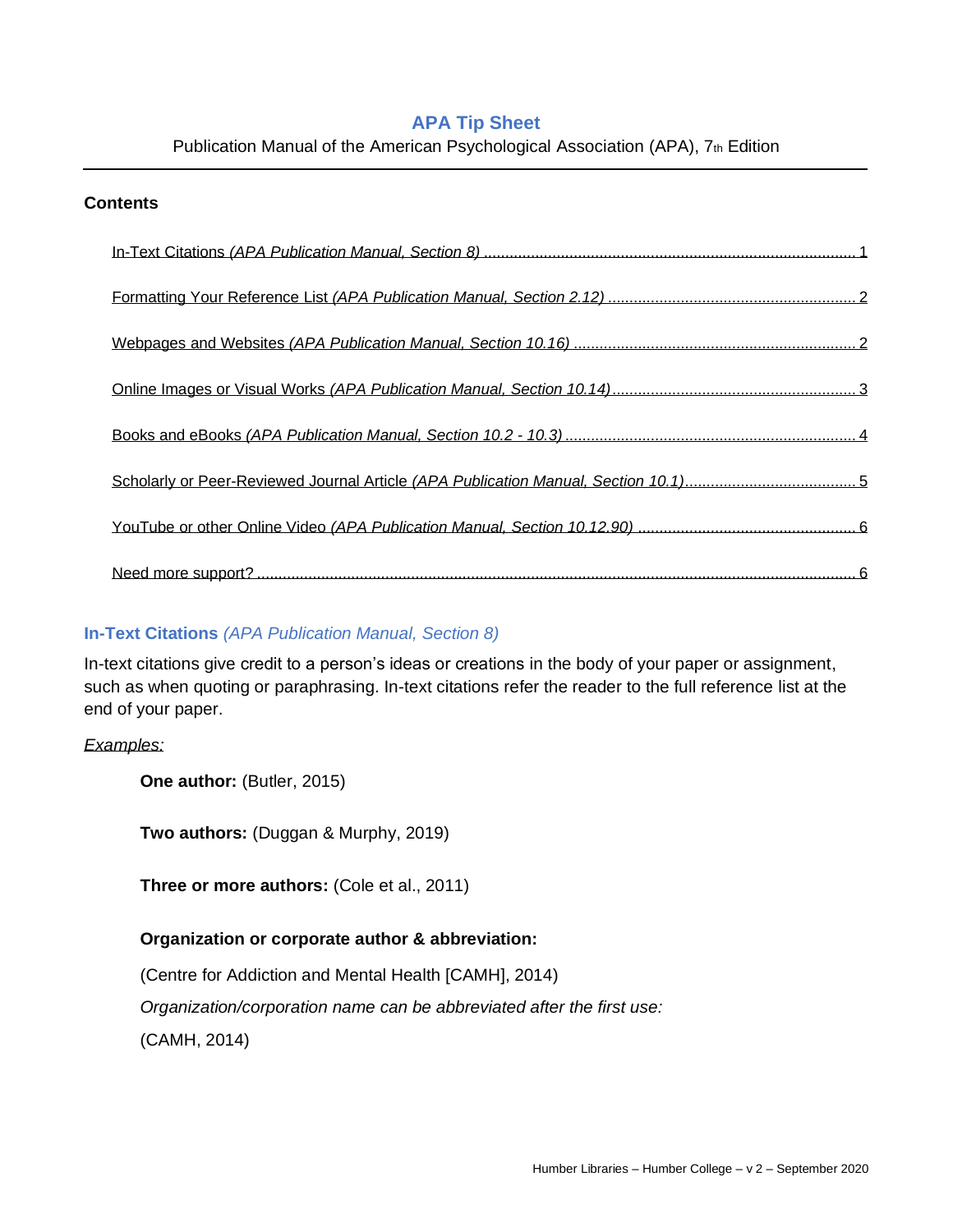# **Unknown author:**

If the title of the work is italicized in the reference, use: (*Title*, date) If the title of the work is **not** italicized in the reference, use: ("Title," date)

## **Citing multiple works:**

(Gay, 2017; Duggan & Murphy, 2019)

### **Quotations:**

When quoting include the page number, if available. If no page numbers are given, provide another way for the reader to locate the citation.

(Duggan & Murphy, 2019, p. 137) (CAMH, 2014, para. 4)

### **Indirect quote:**

Use the phrase, "as cited in". Include a reference list citation for the secondary source only. When possible, find the primary source and cite it directly instead of using, "as cited in."

(Cole et al., 2011, as cited in Duggan & Murphy, 2019)

# <span id="page-1-0"></span>**Formatting Your Reference List** *(APA Publication Manual, Section 2.12)*

When formatting your reference list, follow these guidelines:

- Title: References
- Order citations alphabetically by author
- Double space
- Indent each citation after the first line



# <span id="page-1-1"></span>**Webpages and Websites** *(APA Publication Manual, Section 10.16)*

Use the webpage and website rules only if the website is not a library database.

# **Standard information required (in order):**

- 1. Author, A. A. (Last name, Initial[s]) *OR* Corporate or Group Author if no individual author listed (e.g., Mayo Clinic)
- 2. (Year of Publication, Month Day) Include as much detail as possible *OR* use (n.d.) when no date is given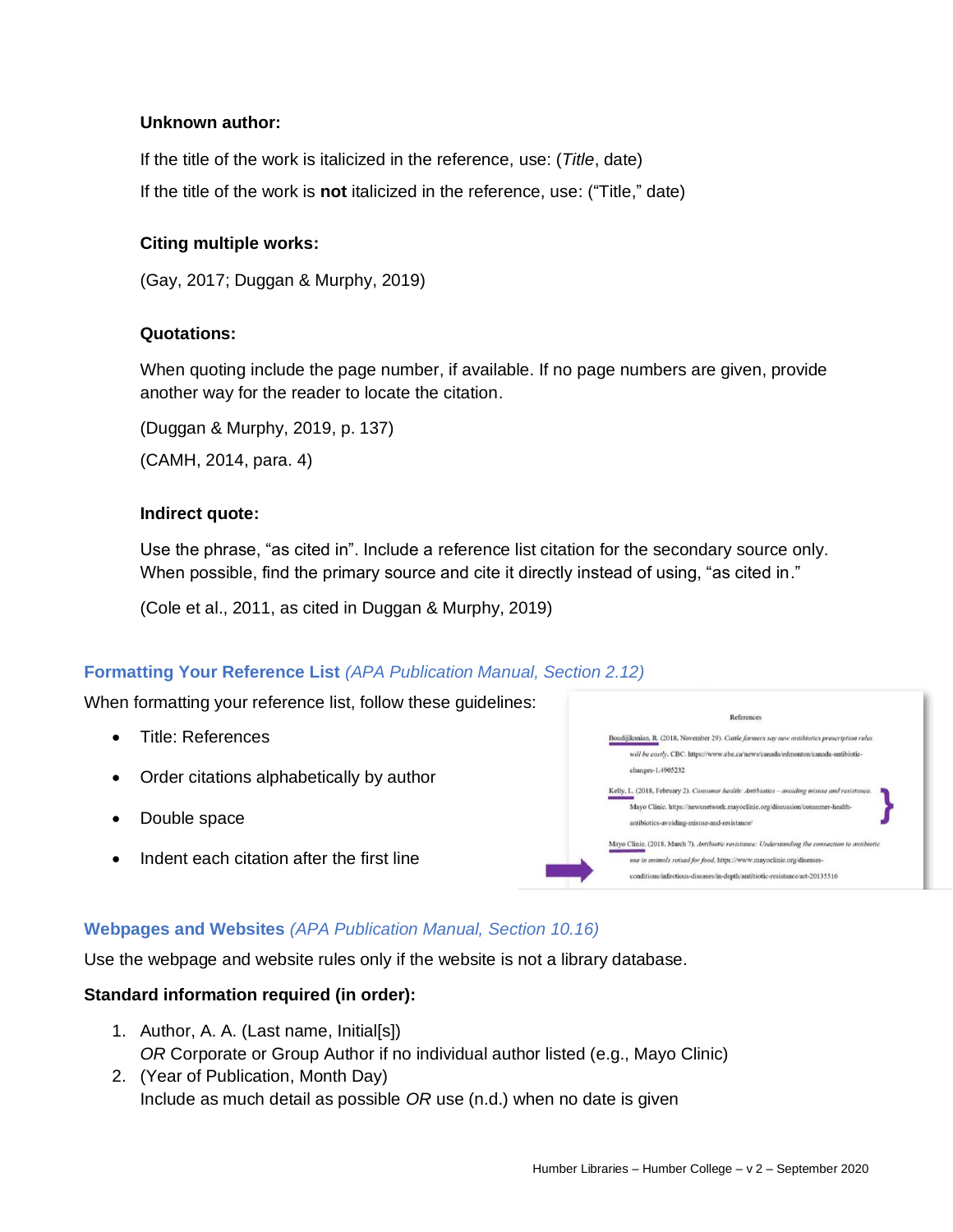- 3. *Title.* (in italics)
- 4. Source. (Organization, online news source, or site name. When the author and site name are the same, site name is not required)
- 5. URL

# *Examples:*

### **Individual author and site name are different:**

Dunham, W. (2020, March 3). *Canada's beaches could be among those hardest hit by climate* 

*change: Half of the planet's sandy coastlines may vanish by 2100, researchers warn.*

Huffpost. https://www.huffingtonpost.ca/entry/canada-beaches-climate-

change\_ca\_5e5e40fdc5b63aaf8f5d1604

### **No individual author. Group author and site name are the same:**

Mayo Clinic. (2018, March 7). *Antibiotic resistance: Understanding the connection to antibiotic* 

*use in animals raised for food.* https://www.mayoclinic.org/diseases-

conditions/infectious-diseases/in-depth/antibiotic-resistance/art-20135516

### **News website:**

Tunney, C. (2020, March 4). *RCMP denied using facial recognition technology - then said it had been using it for months*. CBC. https://www.cbc.ca/news/politics/clearview-ai-rcmpfacial-recognition-1.5482266

### **Newspaper website:**

Alphonso, C., & Stone, L. (2020, March 3). Ontario backs down on high-school class sizes,

online courses, in bid to restart talks with teachers. *The Globe and Mail*.

https://www.theglobeandmail.com/canada/article-ontario-backs-down-on-high-school-

class-sizes-online-courses-in-bid/

### <span id="page-2-0"></span>**Online Images or Visual Works** *(APA Publication Manual, Section 10.14)*

These guidelines are for referring to an image or visual work. When including decorative clip art or stock photography, only copyright attribution may be necessary. Consult the APA Publication Manual for clarification.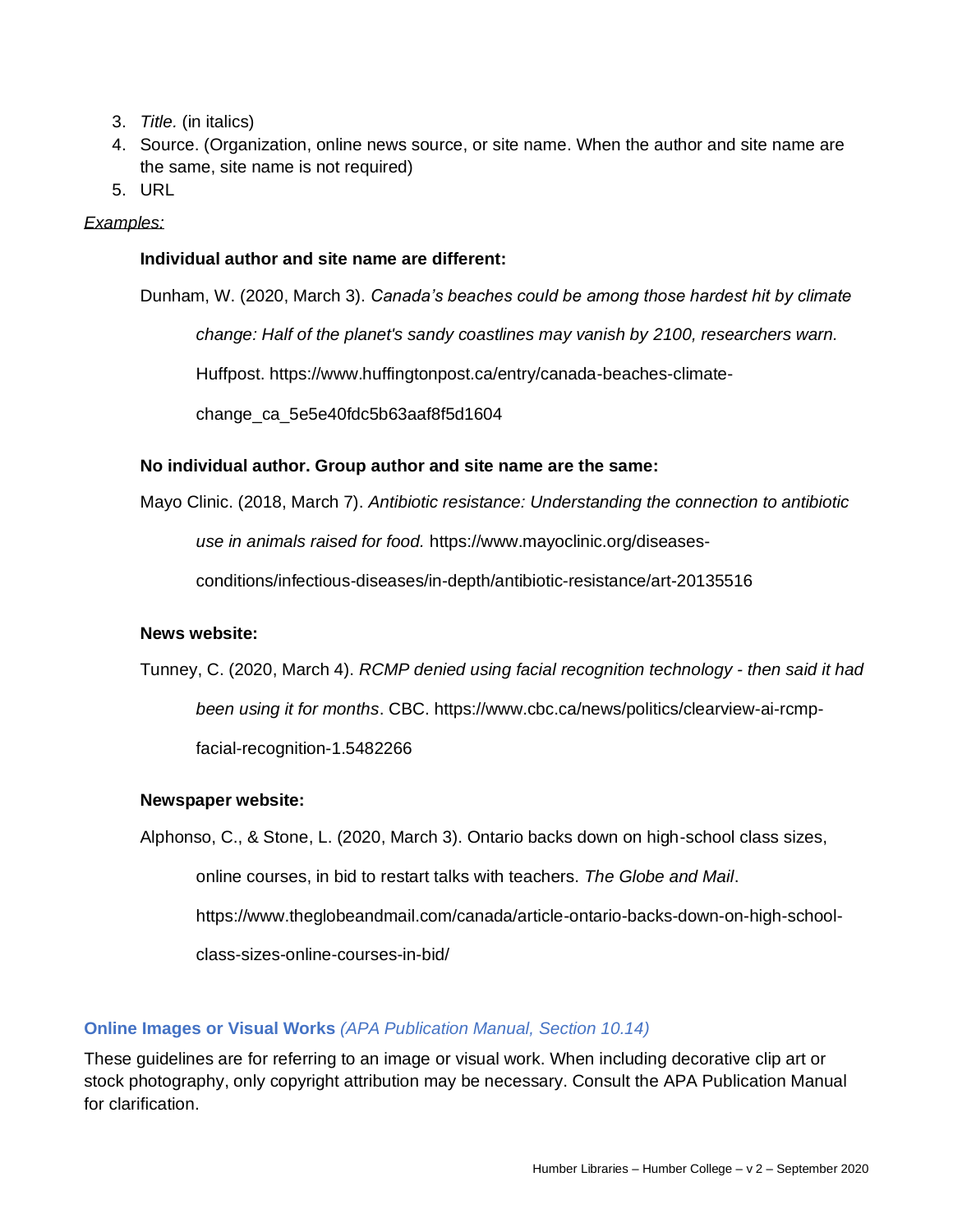# **Standard information required (in order):**

- 1. Author/Artist. (Last name, Initial[s])
- 2. (Year of publication). *OR* use (n.d.) when no date is given
- 3. *Title* (in italics) *OR* for untitled art, include a description in square brackets in place of the title
- 4. [Type of work]. (i.e., painting, photograph, map, illustration, etc.)
- 5. Site name. (i.e., name of gallery, online magazine or site name)
- 6. URL

# *Examples:*

# **Artwork on a gallery or museum website:**

Brewster, S. (2017). *Blur 18* [Photo-based gel transfer on archival paper]. Art Gallery of Ontario,

Toronto, ON, Canada. https://ago.ca/exhibitions/sandra-brewster-blur

# **Artwork or image not connected to a gallery or museum, found online:**

Armenti, A. (n.d). [Photograph of a person in a chair in an empty room staring at a curtained

window]. Images Festival. https://www.imagesfestival.com/posts/see-you-2020

# **Infographic:**

CCPA. (2012). *How much do Torontonians love their public libraries?* [Infographic]. Canadian

Centre for Policy Alternatives. https://www.policyalternatives.ca/publications/facts-

infographics/infographic-how-much-do-torontonians-love-their-public-libraries

### <span id="page-3-0"></span>**Books and eBooks** *(APA Publication Manual, Section 10.2 - 10.3)*

# **Standard information required (in order):**

- 1. Author, A. A. (Last name, Initial[s])
- 2. (Year of publication).
- 3. *Title.* (in italics)
- 4. Number of edition. (include if the source is an edition other than the first)
- 5. Publisher Name.
- 6. DOI or URL. (include if given; for more see APA Publication Manual, Section 10.2; use the format https://doi.org/xx.xxxx...)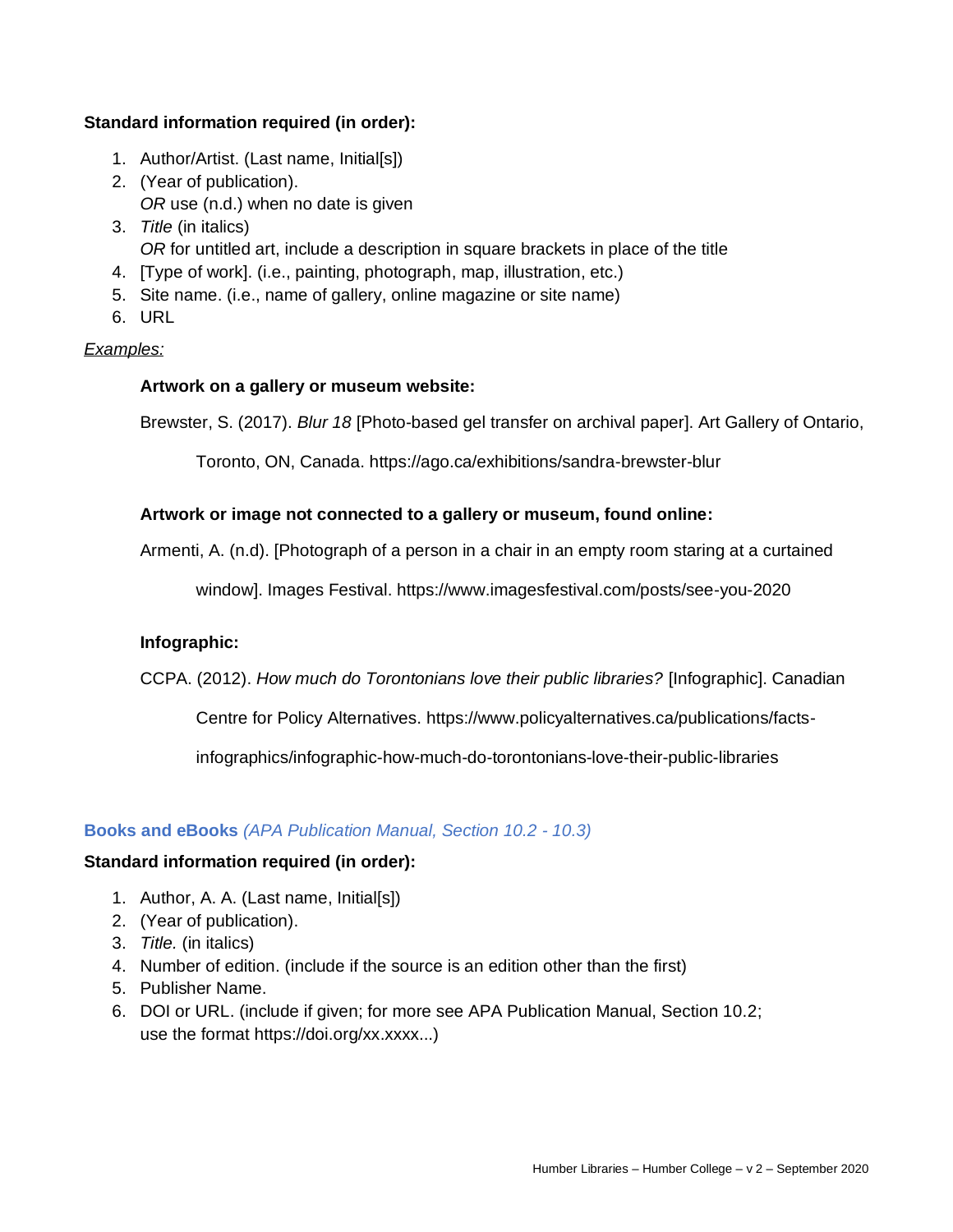# *Examples:*

## **One author:**

Gay, R. (2017). *Hunger: A memoir of (my) body.* Harper Collins Publishers.

## **Edition other than first:**

Valenti, J. (2014). *Full frontal feminism: A young woman's guide to why feminism matters* (2nd

ed.). Seal Press.

### **Electronic book (eBook):**

Duggan, W., & Murphy, A. (2019). *The art of ideas: Creative thinking for work and life*. Columbia

University Press. https://doi.org/10.7312/dugg17940

### **Chapter in an edited book:**

Zamora, D. (2016). Introduction: Foucault, the left and the 1980s*.* In D. Zamora & M. C. Behrent

(Eds.), *Foucault and neoliberalism* (pp. 1-5). Polity Press.

# <span id="page-4-0"></span>**Scholarly or Peer-Reviewed Journal Article** *(APA Publication Manual, Section 10.1)*

### **Standard information required (in order):**

- 1. Author, A. A. (Last name, Initial[s])
- 2. (Year of publication).
- 3. Title of the article. (**not** in italics)
- 4. *Title of the Journal*, (in italics)
- 5. *Volume number*(Issue number), (volume number is in italics; issue number is in parenthesis)
- 6. First page number Last page number.
- 7. DOI (include if given; for more see APA Publication Manual, Section 10.1; use the format https://doi.org/xx.xxxx...)

### *Examples:*

### **One author:**

Miller, J. R. (2019). Research and outcomes at the Truth and Reconciliation Commission. *The* 

*Canadian Historical Review, 100*(2), 163-181. https://doi.org/10.3138/chr.2018-0048